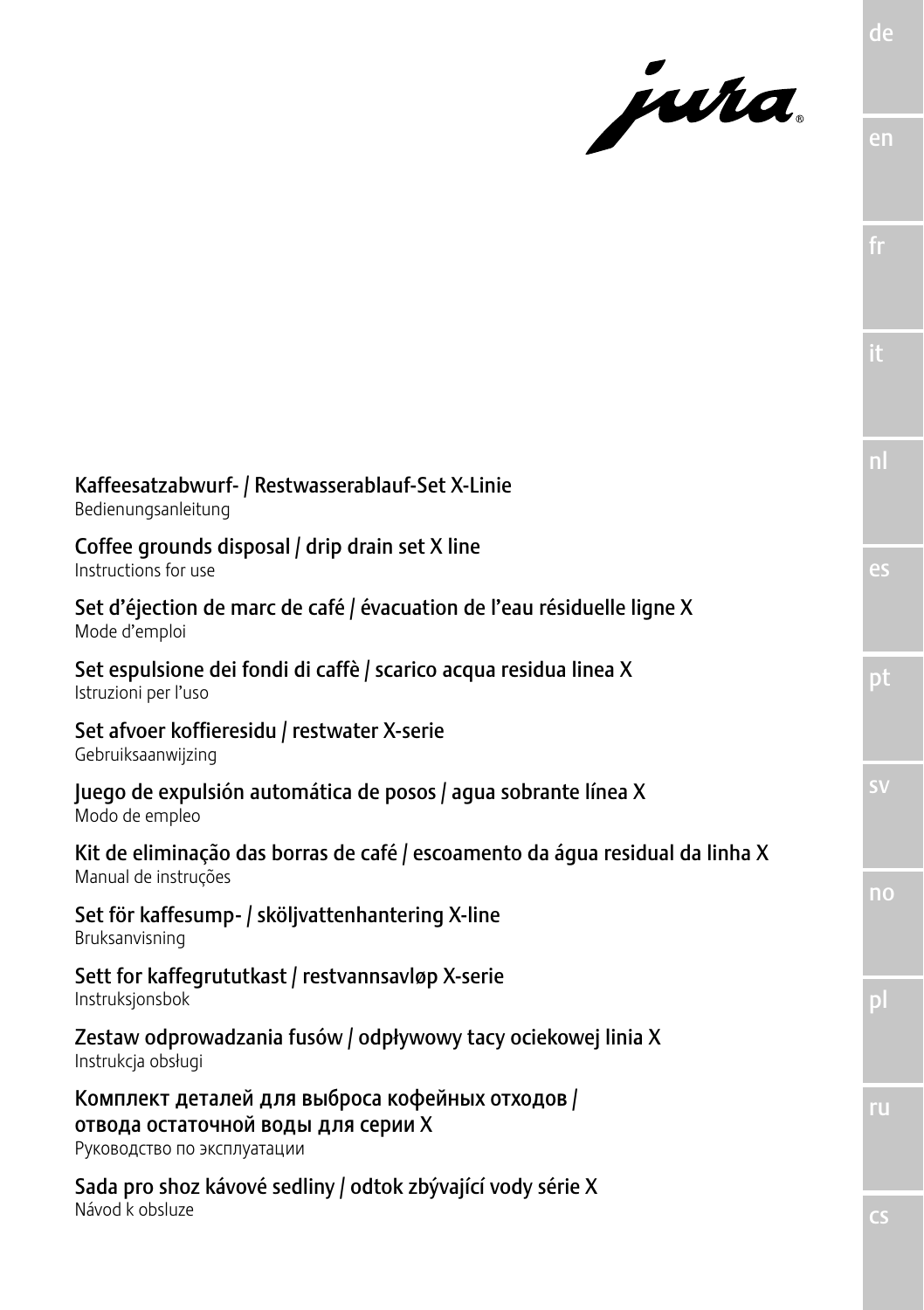# **Table of contents**



# Supplied as standard

#### Information about operating the coffee machine with the coffee grounds disposal / drip drain set: To deactivate the coffee machine's coffee grounds counter, you must activate the direct disposal option using the customer software.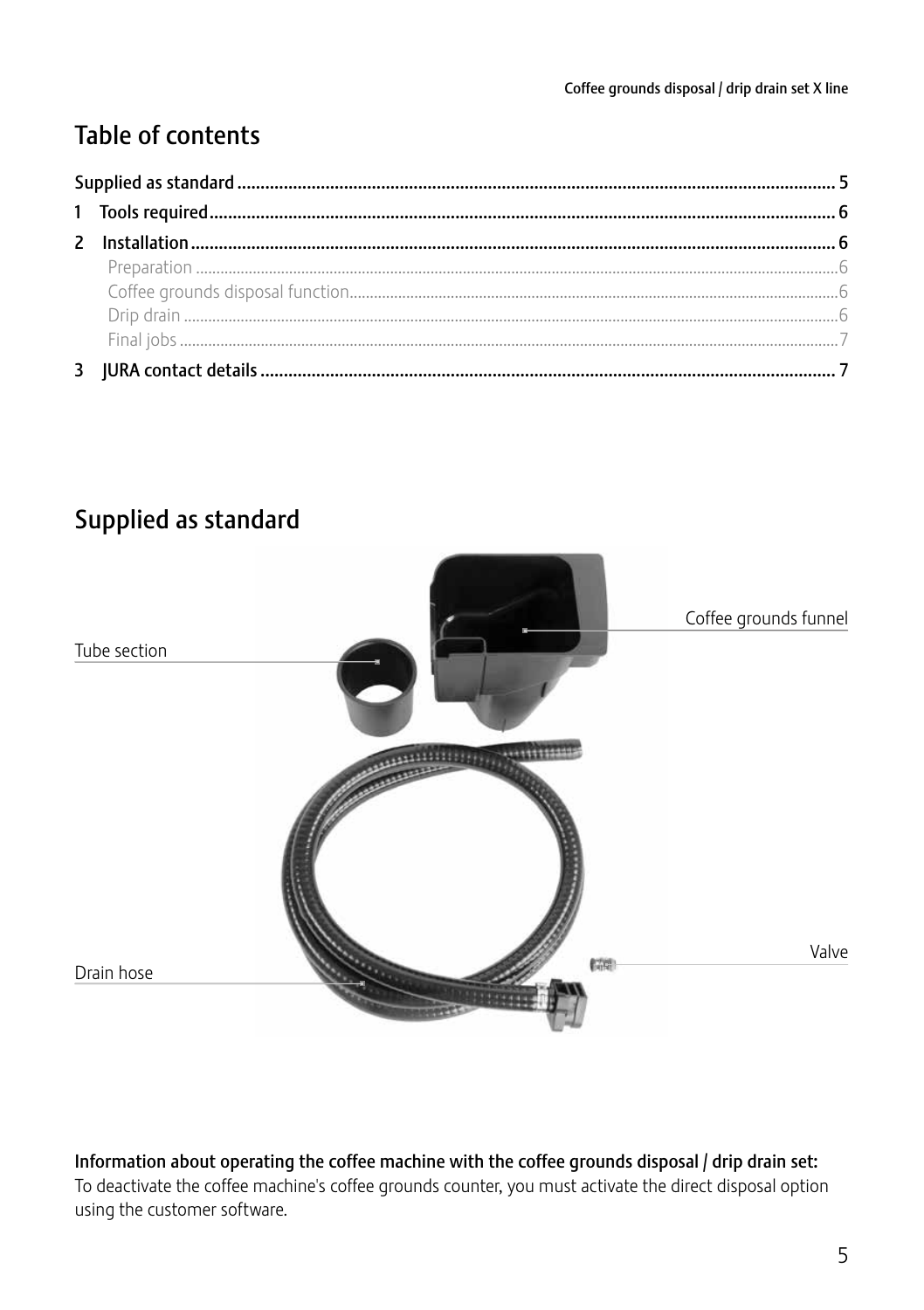# 1 Tools required

- Drill<br>■ File
- File<br>■ In a
- In addition for coffee grounds disposal function
	- $= 60$  mm core drill bit
	- $\equiv$  70 mm core drill bit
- $\blacksquare$  In addition for drip drain
	- $10$  mm drill bit
	- $\blacksquare$  Core drill bit of at least 35 mm

# 2 Installation

# Preparation

- $\blacktriangleright$  Switch off coffee machine.
- $\blacktriangleright$  Unplug from the power socket.
- $\blacktriangleright$  Remove the water tank.
- $\triangleright$  Lock the aroma preservation cover of the bean container.
- **F** Remove drip tray and coffee grounds container.

# Coffee grounds disposal function

 $\triangleright$  Drill hole in underside of drip tray (with 60 mm core drill bit).



- $\triangleright$  Deburr drilled hole with a file.
- $\blacktriangleright$  Fit coffee grounds funnel in drip tray.



- $\triangleright$  Drill hole for coffee grounds disposal in tabletop (70 mm core drill bit). For position, see illustration on last page of these instructions for use.
- $\triangleright$  Carefully lay the coffee machine on its back.
- $\blacktriangleright$  Remove round cover.



 $\blacktriangleright$  Insert tube section and tighten.



 $\blacktriangleright$  Place coffee machine and tube section in tabletop hole and/or install drip drain (see following section).

# Drip drain

 $\triangleright$  Drill hole for valve in drip tray (10 mm drill bit).



 $\triangleright$  Deburr drilled hole with a file.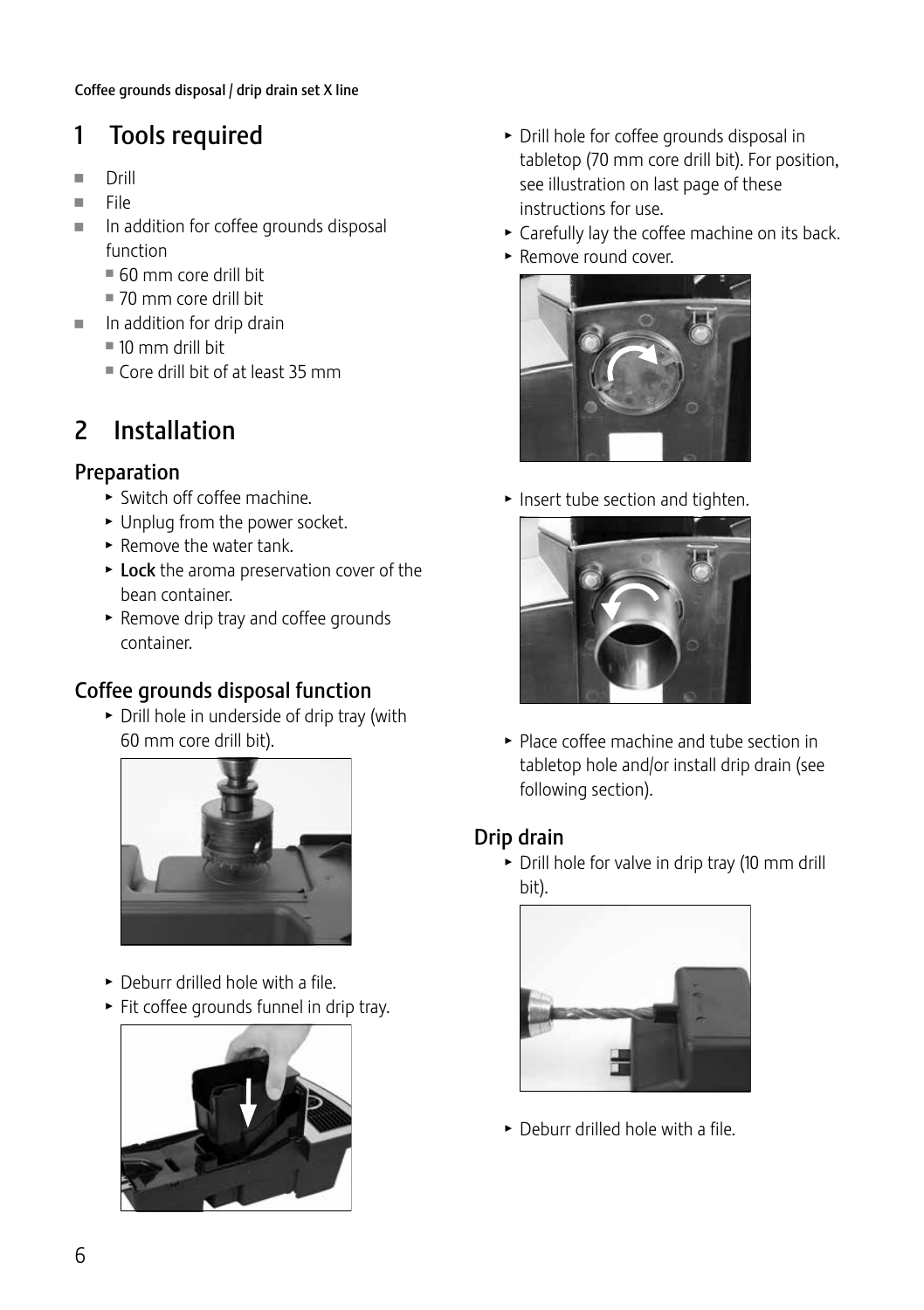$\blacktriangleright$  Insert valve (valve body and pressure spring from outside, red O-ring from inside).



- $\triangleright$  Drill hole for drain hose in tabletop (core drill bit of at least 35 mm; distance from machine of at least 40 mm). For position, see illustration on last page of these instructions for use.
- $\triangleright$  Carefully lay the coffee machine on its back.
- $\triangleright$  Slide drain hose into quide until it clicks.



- $\blacktriangleright$  Set coffee machine upright again.
- $\triangleright$  Guide drain hose through hole in tabletop.

# Final jobs

- $\blacktriangleright$  Fit drip tray.
- $\blacktriangleright$  Fit water tank.
- $\blacktriangleright$  Plug the machine into the power socket.
- $\triangleright$  Switch on coffee machine.

# 3 JURA contact details

JURA Elektroapparate AG Kaffeeweltstrasse 10 CH-4626 Niederbuchsiten Tel. +41 (0)62 38 98 233

@ You will find additional contact details for your country at www.jura.com.